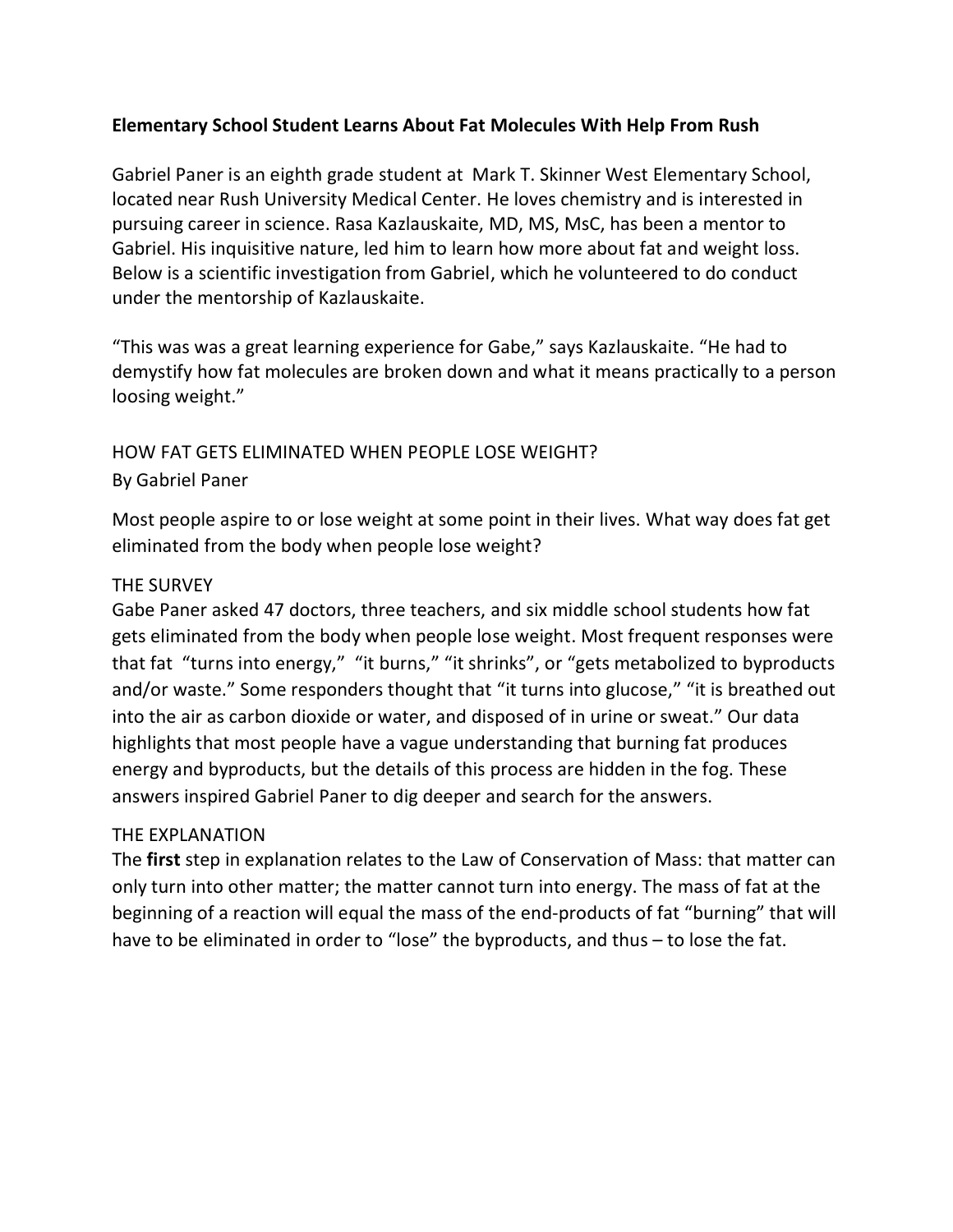

**FIGURE 1.** Adipose (fat) tissue and adipocytes. Adapted from: Blausen.com staff (2014). "*[Medical gallery of Blausen Medical](https://en.wikiversity.org/wiki/WikiJournal_of_Medicine/Medical_gallery_of_Blausen_Medical_2014)  [2014](https://en.wikiversity.org/wiki/WikiJournal_of_Medicine/Medical_gallery_of_Blausen_Medical_2014)*". WikiJournal of Medicine 1 (2). *[DOI](https://en.wikipedia.org/wiki/Digital_object_identifier)*:*[10.15347/wjm/2014.010](https://doi.org/10.15347/wjm/2014.010)*. *[ISSN](https://en.wikipedia.org/wiki/International_Standard_Serial_Number) [2002-](https://www.worldcat.org/issn/2002-4436) [4436](https://www.worldcat.org/issn/2002-4436)*.

The **second** step is to understand the nature of fat "burning" end-products that must be eliminated. Human fat is stored in adipose tissue cells called adipocytes (**Figure 1**). The actual fat molecules are triglycerides, which combine glycerol with three fatty acids. Chemically speaking, an average triglyceride molecule can be expressed as C55H104O6. The most common fatty acids in the human body are oleate, palmitate, and linoleate.

When fat is broken down, we say "fat is burned" because it literally burns (don't worry, I'm sure we're fireproof). Oxygen oxidizes fat molecules through multiple biochemical steps to final end-

products - carbon dioxide (CO<sub>2</sub>) and water (H<sub>2</sub>O). In this process, fat molecules don't turn into energy; the chemical reactions release energy since the fundamental law of conservation of mass is that matter can only turn into other matter.



**FIGURE 2**. 10 pounds of fat "burns" to 8.4 pounds of carbon dioxide.

For example, to burn 10 pounds of fat, you will need to use 29 pounds of oxygen, producing 28 pounds of carbon dioxide and 11 pounds of water (**Figure 2**) and also, burning 10 pounds of fat releases approximately 35,000 kcal of energy. Energy will be released during this process, but it is not made of these fat molecules. Carbon dioxide